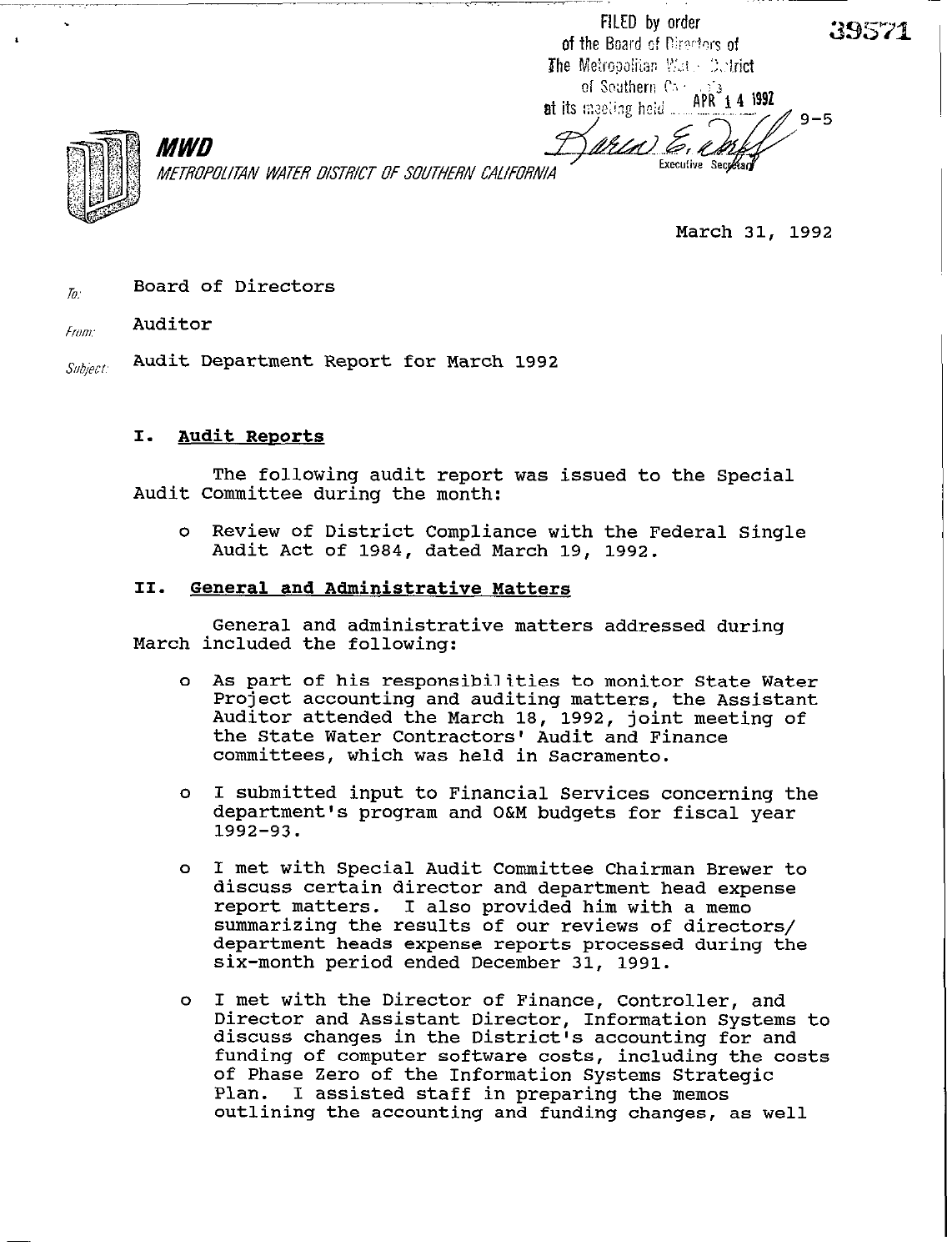**as the informational letter to the Board on these**  I also discussed the matter with the external **auditors.** 

- **0 I drafted a letter to the Special Committee on Department Head Compensation outlining Audit Department work accomplishments in fiscal 1991-92 and other matters. This letter will be issued and discussed with the Special Committee on Department Head Compensation in April.**
- **o The Assistant Auditor and I met with staff from the Resources Division to discuss our comments and suggest revisions to the terms of the draft joint participation agreement between the District, the San Diego County Water Authority, and the City of Oceanside for recovery and treatment of contaminated groundwater. We have been advised that this agreement will serve as the model for about 40 similar agreements in the future.**
- **0 The Assistant Auditor and I reviewed a draft of the Environmental Compliance Division's auditing program and provided input on the document.**
- **o The Assistant Auditor and I updated the Audit Department's 1991-92 Work Plan and worked on various planning matters during the month.**
- **o A member of my staff attended a four-day Computer Audit and Control Workshop, held in Anaheim, which was sponsored by the Audit and Control Training Group, Inc.**

# **III. Completed Assisnments**

**The following significant assignment matters were concluded during March:** 

- **o We completed our review of the District's compliance with the Federal Single Audit Act and issued a report dated March 19, 1992, covering our reviews for the fiscal years ended June 30, 1990, and 1991 (see Audit Reports section).**
- o **A senior financial auditor completed a review of directors and department heads expense reports processed during the six months ended December 31, 1991. An interdepartment memo to me, dated March 17, 1992, summarizing exceptions or issues identified during this review, was transmitted to the Special Audit Committee Chairman on March 19, 1992, for his information.**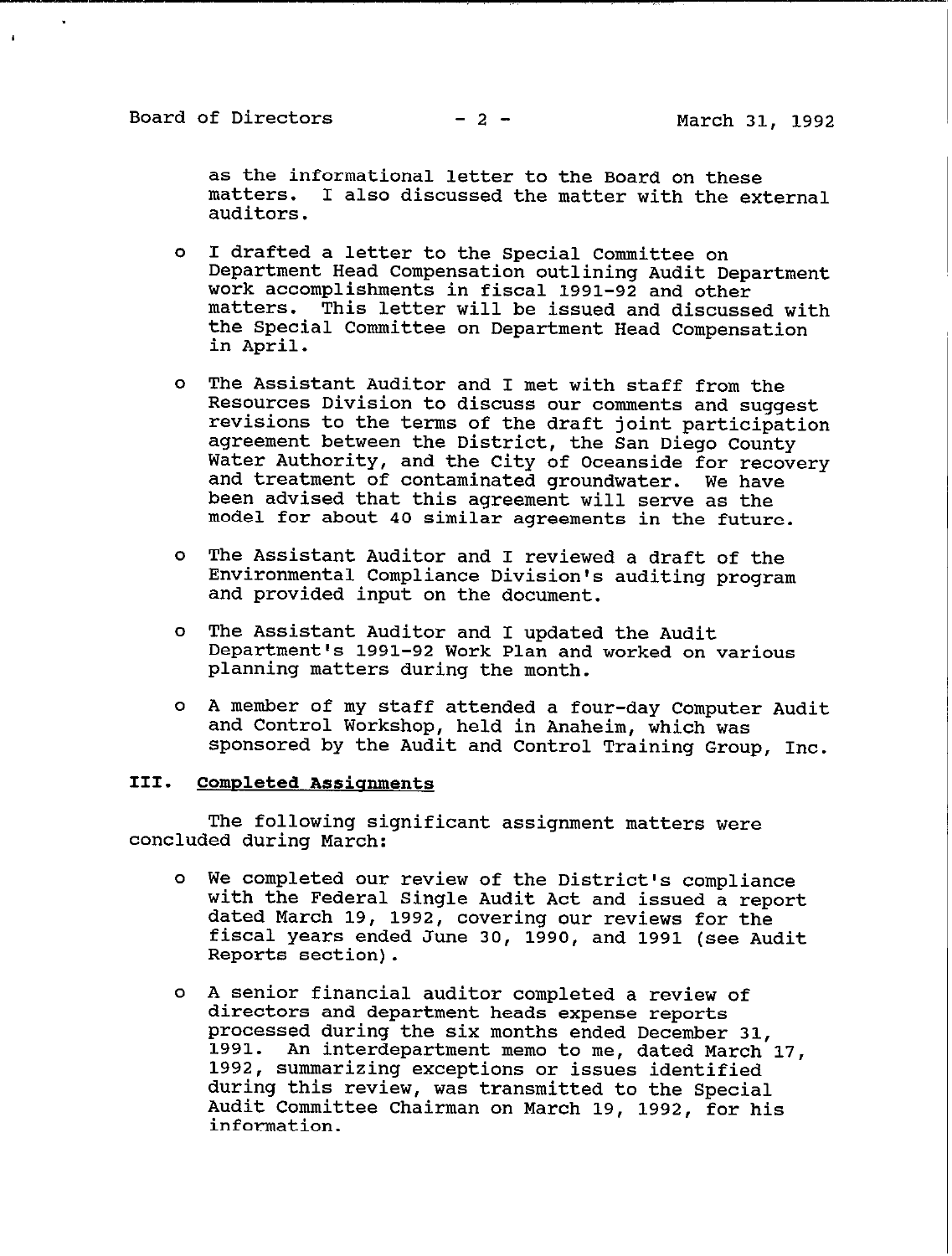Board of Directors -3 - March 31, 1992

### IV. Assignments in Progress

# A. Nonrecurring Assignments:

During the month, staff time was spent on the following nonrecurring financial and compliance reviews:

- o Review of the Draft System. The assigned auditor obtained a "walk through" of the system in late March from the Assistant Controller and staff member in the General Ledger Section responsible for recording and accounting for draft disbursements. This assignment will continue in April.
- o Review of Water Conservation Credits Programs. During the month, the assigned auditor continued the detailed testing procedures related to the conservation credits programs. Also, the assigned auditor, the Assistant Auditor, and I met with staff from the Water Conservation Branch to discuss the preliminary findings related to certain control concerns over purchase, accountability, and distribution of showerhead and retrofit kits under the Water-wise Program agreements. This assignment is expected to be completed during April.
- o Review of Costs of Systems Development Projects. During March, I continued working on this assignment to the extent that I had time available. I requested input from the Information Systems Division staff concerning the costs of programmer consultant services, as well as certain project cost estimates. I also started drafting a preliminary report on my work to date on this assignment.
- o Review of Proposed Revisions to Accounts Payable Procedures. Documentation related to the implementation status of the recommendations resulting from the Accounts Payable Requirements Study and the Quality Circle Review was reviewed during the month. This assignment will continue in April.
- o Review of Incremental Interruptible and Conservation Program (IICP). Our review of the IICP through completion of the program year-ended September 30, 1991, was substantially completed during March. At month-end, a draft report to the Special Audit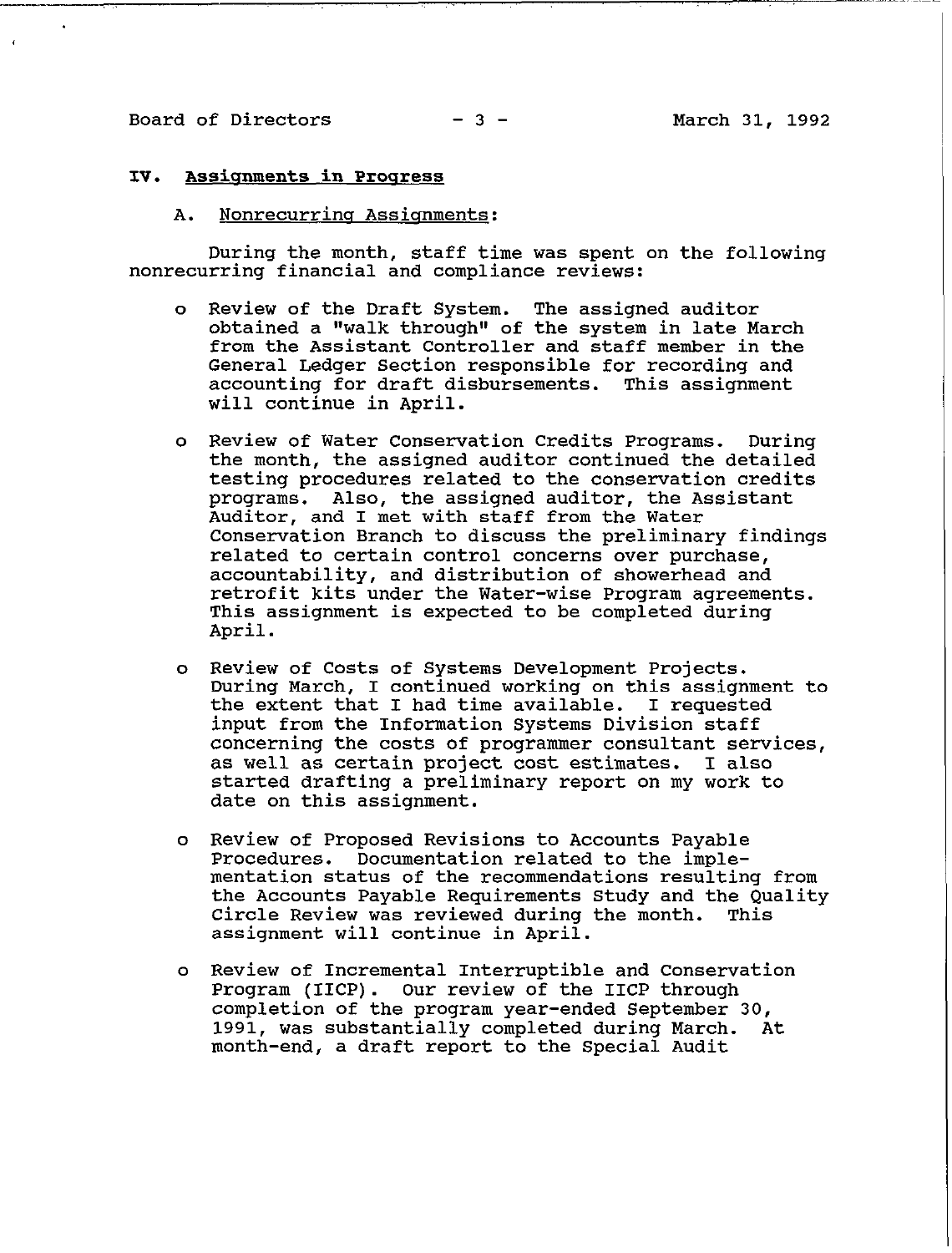$\mathbf{r}$ 

Committee was prepared for circulation to responsible staff. Our final report is expected to be issued during April.

**<sup>0</sup>**Participation on Operating Equipment Task Force. During March, the Controller convened the first meeting of the Operating Equipment Task Force. Three Task Force meetings were scheduled during the month. The Assistant Auditor and a financial auditor are representing the Audit Department at the various Task Force committee meetings. The Task Force was formed to develop recommendations to management on ways to resolve problems identified in recent years with the accounting and controls for District operating equipment.

### B. EDP Auditor Activities:

At my request, an EDP auditor updated the versions of antivirus software that were previously installed on Audit Department PCs. This was done to prevent infections by the Michelangelo virus which was widely reported by the media recently. The department's EDP auditors also assisted in the installation of certain new or replacement PC equipment and software during the month.

The EDP auditors worked on the following matters during March:

- **<sup>0</sup>**Post-implementation Review of the Water Accounting Classification and Invoicing (WACI) System. The assigned EDP auditor met with the Project Manager to discuss implementation of a new environment for user testing. The new testing environment, which is scheduled to be completed shortly, will isolate user testing from the programmers during modifications to WACI programs.
- o Monitor Development of Treasurer's Branch Information Management System (IMS). The assigned EDP auditor assisted the Treasurer's staff with the testing plan during the first phase of the project. The EDP auditor also performed preliminary testing for selected types of investments to evaluate the accuracy of system transaction processing.
- **<sup>0</sup>**EDP Review--New Bond Inventory System. During the month, an EDP auditor worked with the project leader and a technical writer on control issues relating to the Treasurer's desk procedures required to support the installation of the new Bond Inventory System.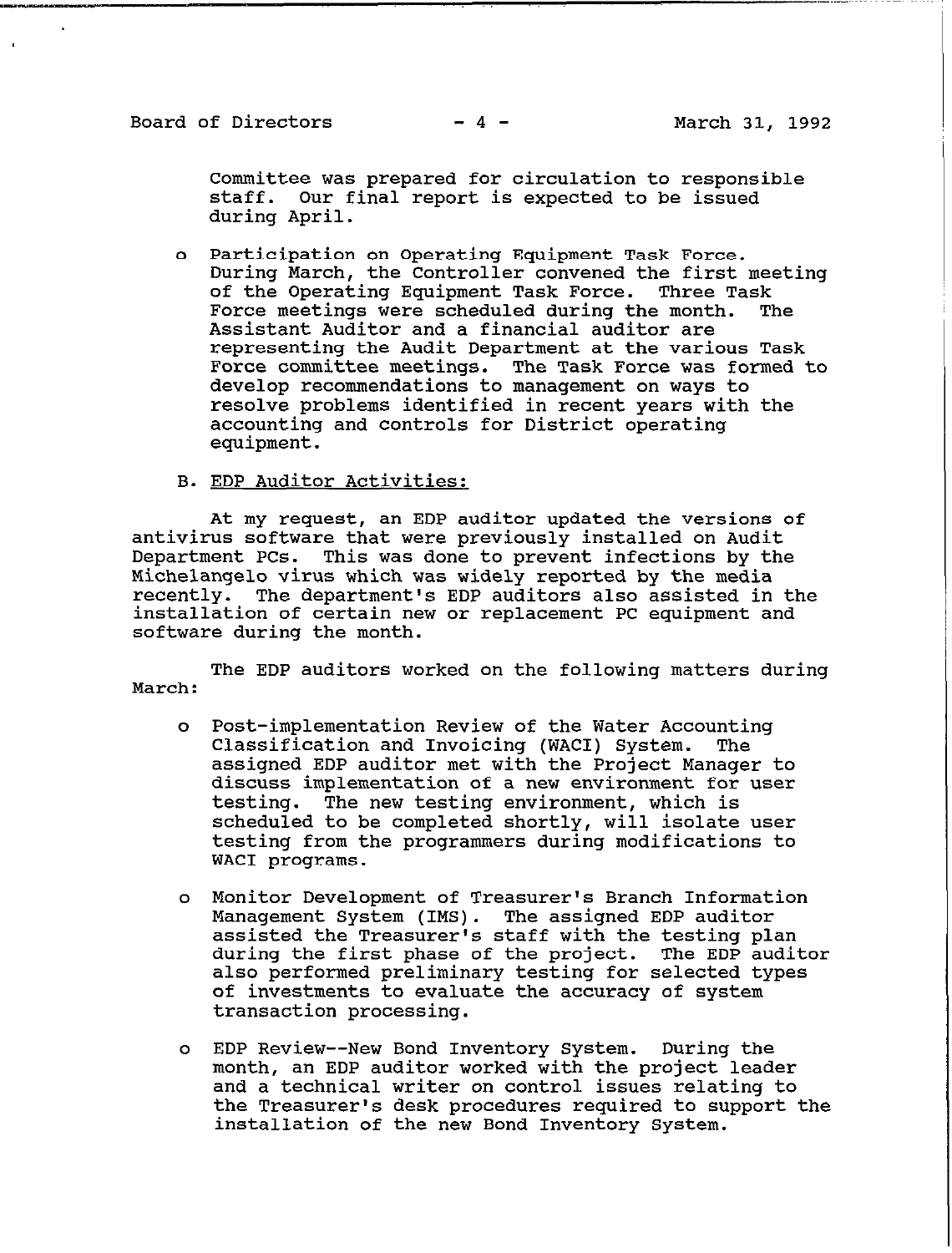- **<sup>0</sup>**Systems Development Review--Procurement System. During March, an EDP auditor met with the project team members to discuss system testing issues. Be also continued to perform audit testing on the portions of the Procurement Stock Item subsystem that were completed recently.
- o EDP Review--Environmental Compliance Systems. During the month, the Assistant Auditor and an EDP auditor reviewed a draft of the System Documentation Manual being prepared for the new Incident Reporting System and provided comments to the Environmental Compliance Also, the EDP auditor completed the retesting of the system modules that were modified because of previous findings. The system will be reviewed for control exposures again when the security profiles for the production environment are established.
- o EDP Review--Laser Check Printing System. During the month, an EDP auditor performed audit testing on the Laser Check Printing System that was developed to enable the Treasurer to print Accounts Payable and Bond Interest checks on blank check stock. The EDP auditor will be reviewing desk procedures which are to be developed by the Treasurer to support the implementation of this check printing system. The system will be located in the Treasurer's vault in Pasadena.
- C. Recurrino Assiqnments:

Work is currently being performed on the following recurring annual financial and compliance reviews as time permits:

- o Review of IID Program as of December 31, 1990, and 1991.
- o Audit of SAWPA Costs of Arlington Desalter Project for the fiscal year ended June 30, 1991.
- Review of March 1992 Central Stores Inventory. Staff  $\mathbf{O}$ observed the physical inventory at the La Verne location and the newly established warehouse at the City of Commerce. This assignment is expected to be completed during May.
- o Review of the 1992-93 Annual Budget Process.